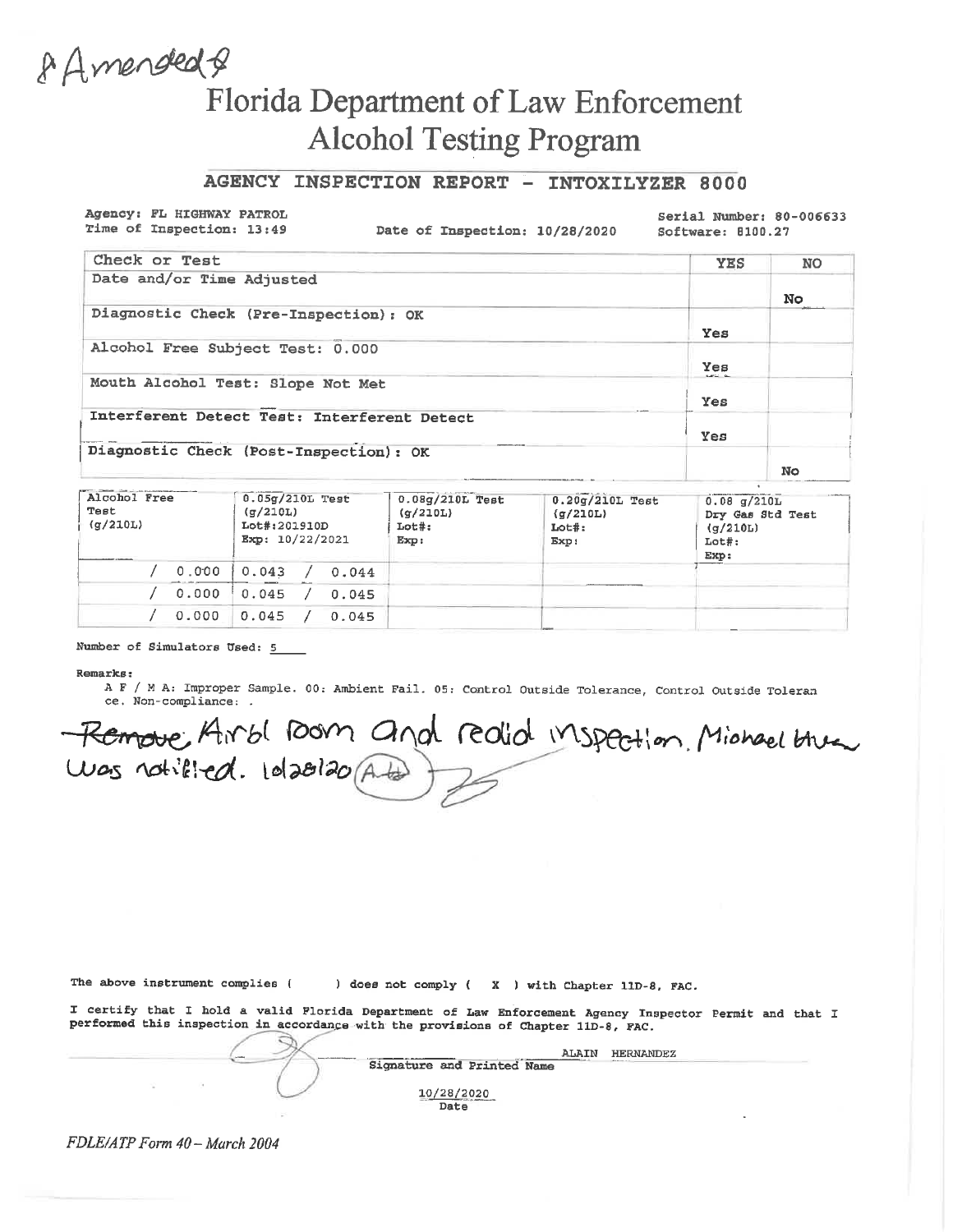

## AGENCY INSPECTION AND OTHER ELECTRONIC DATA REVIEW

| Instrument Serial Number: 80-006633<br><b>Agency: Florida Highway Patrol</b>                                                                                                                                                                                                                                                                                                                                                                                                                                                                                                                                                                                                                                                                                                                                                             |                                                                                                                                                                                 |  |  |  |  |  |
|------------------------------------------------------------------------------------------------------------------------------------------------------------------------------------------------------------------------------------------------------------------------------------------------------------------------------------------------------------------------------------------------------------------------------------------------------------------------------------------------------------------------------------------------------------------------------------------------------------------------------------------------------------------------------------------------------------------------------------------------------------------------------------------------------------------------------------------|---------------------------------------------------------------------------------------------------------------------------------------------------------------------------------|--|--|--|--|--|
| <b>AGENCY INSPECTION DATA REVIEW</b>                                                                                                                                                                                                                                                                                                                                                                                                                                                                                                                                                                                                                                                                                                                                                                                                     |                                                                                                                                                                                 |  |  |  |  |  |
| Agency Inspector: Alain Hernandez<br>Date of Inspection: 10/28/2020<br>Time of Inspection: 13:49:28                                                                                                                                                                                                                                                                                                                                                                                                                                                                                                                                                                                                                                                                                                                                      |                                                                                                                                                                                 |  |  |  |  |  |
| Erroneous Information<br>Incomplete<br>Untimely/Not Received<br><b>Agency Inspection Discrepancy:</b><br>$\Box$<br>□<br>$\Box$<br>Other (Missing Required Information)<br>Procedural<br>⊠<br>П                                                                                                                                                                                                                                                                                                                                                                                                                                                                                                                                                                                                                                           |                                                                                                                                                                                 |  |  |  |  |  |
| □                                                                                                                                                                                                                                                                                                                                                                                                                                                                                                                                                                                                                                                                                                                                                                                                                                        | Agency Inspection Not Conducted or Records regarding Agency Inspection have not been uploaded.                                                                                  |  |  |  |  |  |
| □                                                                                                                                                                                                                                                                                                                                                                                                                                                                                                                                                                                                                                                                                                                                                                                                                                        | Lot Number □ Expiration Date for _____g/ 210L □ Alcohol Reference Solution □ Dry Gas Standard is □ Incorrect □ Expired.                                                         |  |  |  |  |  |
| FDLE/ATP Form 39 states in part, "If a test must be repeated, the REASON must be entered when prompted and recorded in the<br>⊠<br>Remarks section of FDLE/ATP Form 40 Agency Inspection Report – Intoxilyzer 8000. The <b>REASON</b> for repeating the following<br>test(s); OR the $\boxtimes$ Possible Cause and Corrective Action Taken on the following test(s) was not recorded:<br>$\boxtimes$ Alcohol Free Subject Test<br>Mouth Alcohol Test ⊠ Alcohol Free Test<br><b>Interferent Detect Test</b><br>$\boxtimes$<br>$\Box$<br>0.05 g/210L Test<br>$\Box$ 0.08 g/210L Test<br>$\Box$ 0.20 g/210L Test<br>0.08 g/210L Dry Gas Standard Test<br>⊠<br>$\Box$                                                                                                                                                                       |                                                                                                                                                                                 |  |  |  |  |  |
| FDLE/ATP Form 39 states in part, "If the instrument does not comply with the requirements of Chapter 11D-8, FAC, remove the<br>□<br>instrument from service and notify the Department Inspector."<br>The Department Inspector was not notified. However, the issue was satisfactorily corrected and the repeated Agency<br>п<br>Inspection complies with the requirements of Chapter 11D-8, FAC.<br>The Department Inspector was not notified. However, the repeated Agency Inspection does not comply with the<br>□<br>requirements of Chapter 11D-8, FAC and the instrument was correctly removed from evidentiary use.<br>The Department Inspector was not notified. The repeated Agency Inspection does not comply with the requirements of<br>$\Box$<br>Chapter 11D-8, FAC and the instrument was not removed from evidentiary use. |                                                                                                                                                                                 |  |  |  |  |  |
| □                                                                                                                                                                                                                                                                                                                                                                                                                                                                                                                                                                                                                                                                                                                                                                                                                                        | The Agency Inspection is noted as "Complies" when it does not comply with the requirements of Chapter 11D-8, FAC.                                                               |  |  |  |  |  |
| Other: $\_\_$<br>$\Box$                                                                                                                                                                                                                                                                                                                                                                                                                                                                                                                                                                                                                                                                                                                                                                                                                  |                                                                                                                                                                                 |  |  |  |  |  |
|                                                                                                                                                                                                                                                                                                                                                                                                                                                                                                                                                                                                                                                                                                                                                                                                                                          |                                                                                                                                                                                 |  |  |  |  |  |
| OTHER ELECTRONIC DATA REVIEW<br><b>Login Records</b><br>$\Box$                                                                                                                                                                                                                                                                                                                                                                                                                                                                                                                                                                                                                                                                                                                                                                           | <b>Comments:</b>                                                                                                                                                                |  |  |  |  |  |
| Date:                                                                                                                                                                                                                                                                                                                                                                                                                                                                                                                                                                                                                                                                                                                                                                                                                                    | The Alcohol Free / Subject Mouth Alcohol, Alcohol Free (0.00 g/210 L), and 0.05 g/210 L                                                                                         |  |  |  |  |  |
| <b>Cylinder Change Records</b><br>□<br>Date:                                                                                                                                                                                                                                                                                                                                                                                                                                                                                                                                                                                                                                                                                                                                                                                             | Tests were repeated. The reason these tests were repeated, as well as any corrective<br>action taken prior to repeating them, must be included. Please see below for corrective |  |  |  |  |  |
| <b>Control Test Records</b><br>□<br>Date:                                                                                                                                                                                                                                                                                                                                                                                                                                                                                                                                                                                                                                                                                                                                                                                                | action.                                                                                                                                                                         |  |  |  |  |  |
| <b>Diagnostic Check Records</b><br>□<br>Date:                                                                                                                                                                                                                                                                                                                                                                                                                                                                                                                                                                                                                                                                                                                                                                                            |                                                                                                                                                                                 |  |  |  |  |  |
|                                                                                                                                                                                                                                                                                                                                                                                                                                                                                                                                                                                                                                                                                                                                                                                                                                          |                                                                                                                                                                                 |  |  |  |  |  |
| <b>CORRECTIVE ACTION</b>                                                                                                                                                                                                                                                                                                                                                                                                                                                                                                                                                                                                                                                                                                                                                                                                                 |                                                                                                                                                                                 |  |  |  |  |  |
| Record hand-written amendments on the FDLE/ATP Form 40, Agency Inspection Report, initial and date the amendments, mark<br>⊠                                                                                                                                                                                                                                                                                                                                                                                                                                                                                                                                                                                                                                                                                                             |                                                                                                                                                                                 |  |  |  |  |  |
| the report "AMENDED", and forward a copy to the Department Inspector by 03/17/2021 (Date).<br>Provide a written explanation regarding the referenced item(s) to the Department Inspector by                                                                                                                                                                                                                                                                                                                                                                                                                                                                                                                                                                                                                                              |                                                                                                                                                                                 |  |  |  |  |  |
| (Date).<br>□<br>Upload the Agency Inspection(s).<br>□                                                                                                                                                                                                                                                                                                                                                                                                                                                                                                                                                                                                                                                                                                                                                                                    |                                                                                                                                                                                 |  |  |  |  |  |
| Remove the instrument from evidentiary use until otherwise directed by the Department.<br>$\Box$                                                                                                                                                                                                                                                                                                                                                                                                                                                                                                                                                                                                                                                                                                                                         |                                                                                                                                                                                 |  |  |  |  |  |
| No action required<br>$\Box$                                                                                                                                                                                                                                                                                                                                                                                                                                                                                                                                                                                                                                                                                                                                                                                                             |                                                                                                                                                                                 |  |  |  |  |  |
| Other:<br>⊓                                                                                                                                                                                                                                                                                                                                                                                                                                                                                                                                                                                                                                                                                                                                                                                                                              |                                                                                                                                                                                 |  |  |  |  |  |

**Signature of Alcohol Testing Program Staff Member Date** 

 $\frac{2}{12/22021}$